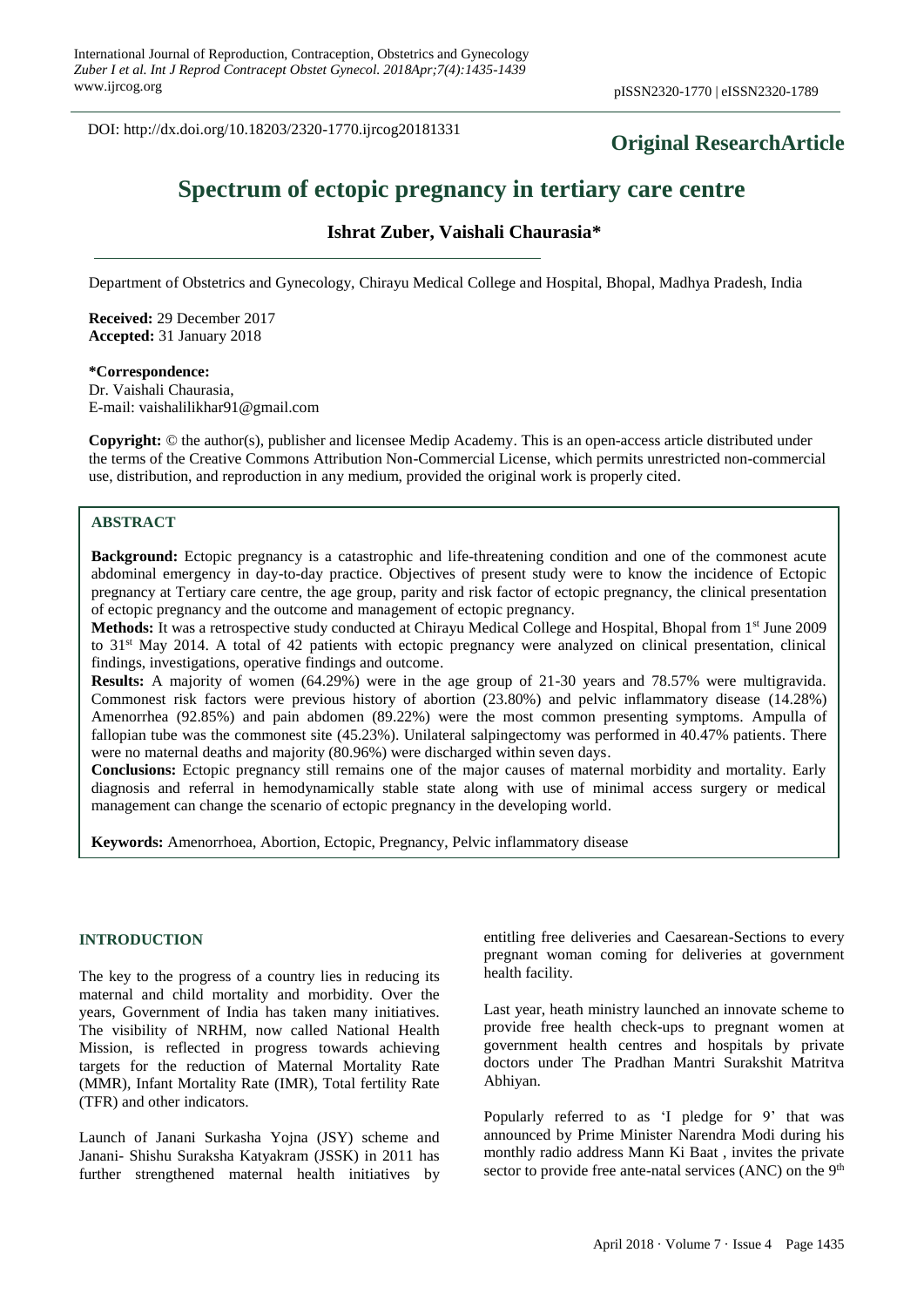of every month on a voluntary basis to pregnant women, especially those living in underserved, semi-urban, poor and rural areas

Ectopic pregnancy is the leading cause of maternal death during the first trimester of pregnancy, accounting for approximately 10% of all pregnancy-related deaths.<sup>1</sup> It remains to be a condition presenting as a serious health problem for women of childbearing age. 2 It has been shown to reduce subsequent fertility and increase the chances of subsequent ectopic pregnancy. <sup>3</sup> Over recent decades, there has been a rise in the incidence of ectopic pregnancy. 4

There is extensive literature regarding the potential risk factors for ectopic pregnancy. The identified risk factors for ectopic pregnancy include age, previous ectopic pregnancy, previous pelvic surgery, use of intrauterine contraceptive devices, female sterilization, history of pelvic inflammatory disease, history of infertility and smoking at the time of conception. <sup>5</sup> The increased awareness and knowledge on the risk factors for could enable an early and accurate diagnosis of the disease, resulting in a reduced need for surgery and fewer complications.

Ectopic pregnancy is defined as implantation of fertilized ovum other than normal site of uterine cavity, which is in conductive of its growth and development. <sup>6</sup> The possible contribution of pelvic inflammatory disease and intra uterine contraceptive devices have been cited as major risk factors.<sup>7</sup>

The evaluation includes a combination of determination of urine and serum human chorionic gonadotrophin (hCG) levels. Key to the diagnosis is determination of the presence or absence of an intrauterine gestational sac correlated with serum β-hCG levels allows ectopic pregnancy to be identified before the development of life threatening events.

In present scenario with the availability of diagnostic modalities like Trans vaginal sonography most of the cases are diagnosed early and conservative management of these pregnancies either medically or with conservative surgical approach, preferably laparoscopy is possible but in patients who report late in shock, laparotomy and at times salpingectomy remains the only option.

# **METHODS**

This was a retrospective study done at Chirayu Medical College and hospital Bhopal. The case records of the patients with ectopic pregnancy admitted between 1st April 2015 to 31<sup>st</sup> March 2017 were traced from medical records department and operation theatre registers, after approval from research committee of the hospital. All the relevant information with respect to demographic profile, clinical presentation, risk factors, management were noted in preformed proforma and analysed in detail.

#### *Inclusion criteria*

All patients diagnosed as ectopic pregnancy in admission files and operation theatre records were included in the study.

#### *Exclusion criteria*

- Patients diagnosed as having intrauterine pregnancy
- Patients of ectopic pregnancy having chronic medical disorders.

### **RESULTS**

In this study, maximum (64.5%) patients were in 21-30 yrs age group. This corresponds to the trend of early marriage and early conception in India. 26.19% patients were in 31-35 year age group. Both more than 35 years and less than 2 years age group had 4.76% cases.

#### **Table 1: Distribution of cases according to age.**

| Age        | <b>Number</b> | <b>Percentage</b> |
|------------|---------------|-------------------|
| $<$ 20yrs  | 02            | 4.76              |
| $21-30yrs$ | 27            | 64.29             |
| 31-35yrs   | 11            | 26.19             |
| 36-40yrs   | 02            | 4.76              |
| Total      | 42            | 100               |

In current study ,78.57% patients were multigravida, while only 21.43% were primigravida.



#### **Figure 1: Distribution of cases according to obstetric history.**

In this study, most common presentation was amenorrhea, found in 92.85% patients while abdominal pain was present in 89.22% cases. 36.34% patients presented with bleeding per vagina. The classical triad of amenorrhea, abdominal pain and vaginal bleeding was seen in 12.82% cases. 11.06% patients presented with other complaints like giddiness, vomiting and fainting attacks.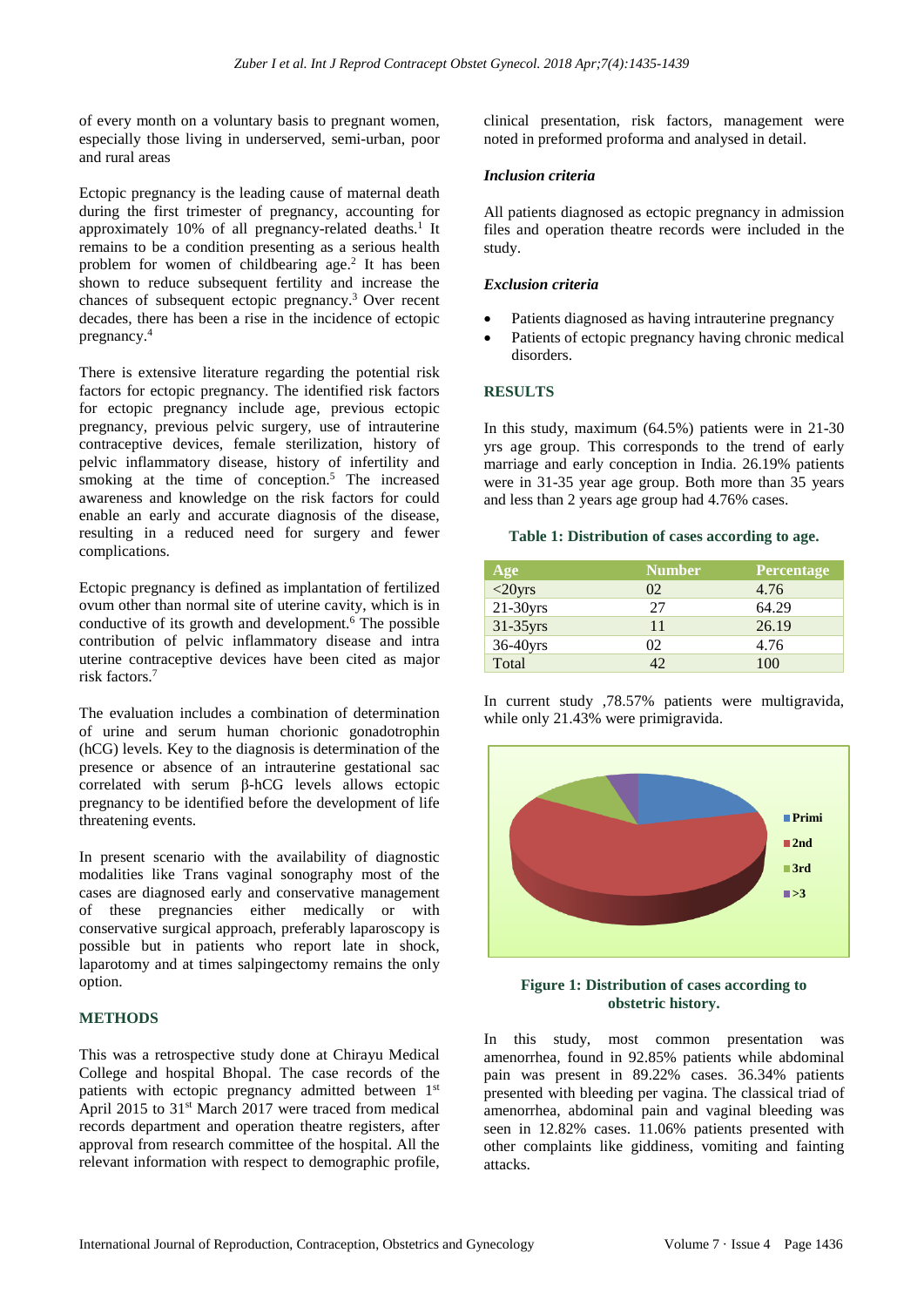### **Table 2: Distribution of cases according to clinical presentation.**

| <b>Symptom</b>      | <b>Number</b> | <b>Percentage</b> |
|---------------------|---------------|-------------------|
| Amenorrhoea         | 39            | 92.85             |
| Pain abdomen        | 37            | 89.22             |
| Bleeding per vagina | 15            | 36.34             |
| others              | 05            | 11.06             |

#### **Table 3: Distribution of cases according to clinical examination.**

| <b>Finding</b>              | <b>Number</b> | <b>Percentage</b> |
|-----------------------------|---------------|-------------------|
| <b>Abdominal tenderness</b> | 14            | 33.33             |
| Adenexal mass               | 08            | 19.05             |
| Abdominal distension        | 07            | 16.67             |
| Cervical motion tenderness  | 10            | 23.80             |
| shock                       | 14            | 09.52             |

In present study abdominal tenderness was present in 33.33% cases, cervical motion tenderness was found in 23.80% patients.19.05% cases had adenexal mass on per vaginum examination. Abdominal distention was present in 16.67% cases. Only 9.52% patients came in shock.

# **Table 4: Distribution of cases according to risk factors.**

| <b>Risk factors</b>                                           | <b>Number</b><br>(N 42) | Percentage |
|---------------------------------------------------------------|-------------------------|------------|
| History of abortion                                           | 10                      | 23.80      |
| History of previous<br>ectopic pregnancy                      | 0 <sub>2</sub>          | 4.76       |
| <b>History of PID</b>                                         | 06                      | 14.28      |
| Previous LSCS                                                 | 03                      | 7.14       |
| History of PPH in<br>previous pregnancy                       | 02                      | 4.76       |
| History of infertility                                        | 02                      | 4.76       |
| History of intra uterine<br>contraceptive device<br>insertion | 04                      | 9.52       |
| History of tubal surgery                                      | 03                      | 7.14       |
| History of MTP pill<br>uptake in present<br>pregnancy         | 03                      | 7.14       |

In present study, previous history of abortion (23.80%), and PID (14.28%) were the commonest risk factors associated with ectopic pregnancy.

History of Intrauterine contraceptive device insertion was present in 9.52% patients. Incidence of both, tubal surgery and MTP pill uptake in present pregnancy was similar i. e. 7.14% each.

History of previous LSCS was present in 7.14% cases while 4.76% patients had history of post-partum hemorrhage in previous pregnancy. History of infertility was found in 2 (4.76%) cases. Similarly, 2 patients (4.76%) had history of previous ectopic pregnancy.

#### **Table 5: Distribution of cases according to management.**

| Management                                               | No. | Percentage |
|----------------------------------------------------------|-----|------------|
| Unilateral salpingectomy                                 | 17  | 40.47      |
| Unilateral salpingoopherectomy                           | 11  | 26.19      |
| Unilateral salpingectomy/<br>salpingoopherectomy with TT | 06  | 14.29      |
| Milking of tube                                          | 01  | 2.39       |
| Segmental resection and<br>anastomosis                   | 03  | 7.14       |
| Segmental cornual resection                              | 02  | 4.76       |
| Medical $m/m$                                            | 02  | 4.76       |

In present study, unilateral salpingectomy was the most commonly performed procedure (40.47%), followed by Unilateral salpingoophorectomy. This is in correspondence with the commonest presentation being chronic ectopic pregnancy. Tubectomy of the other side was performed in 14.29% patients. Segmental resection and anastomosis was done in 7.14% cases. 4.76% patients underwent cornual resection. Milking of tube was done in one patient while 2 (4.76%) patients were given medical management with monitoring after admission.



### **Figure 2: Distribution of cases according to the anatomical location of ectopic pregnancy.**

In present study, most common site of ectopic pregnancy was ampullary (45.23%). TO mass was present in 28.57% cases followed by Isthmic 9.52%, while both, cornual and fimbrial implantation was present in 7.14% cases each.

In present study, commonest finding was chronic ectopic (33.33%), followed by acute ruptured (26.19%), tubal abortion (19.05%) and unruptured variety (16.67%). One case was diagnosed incidentally, while one suspected case turned out to be intrauterine pregnancy during laparoscopy.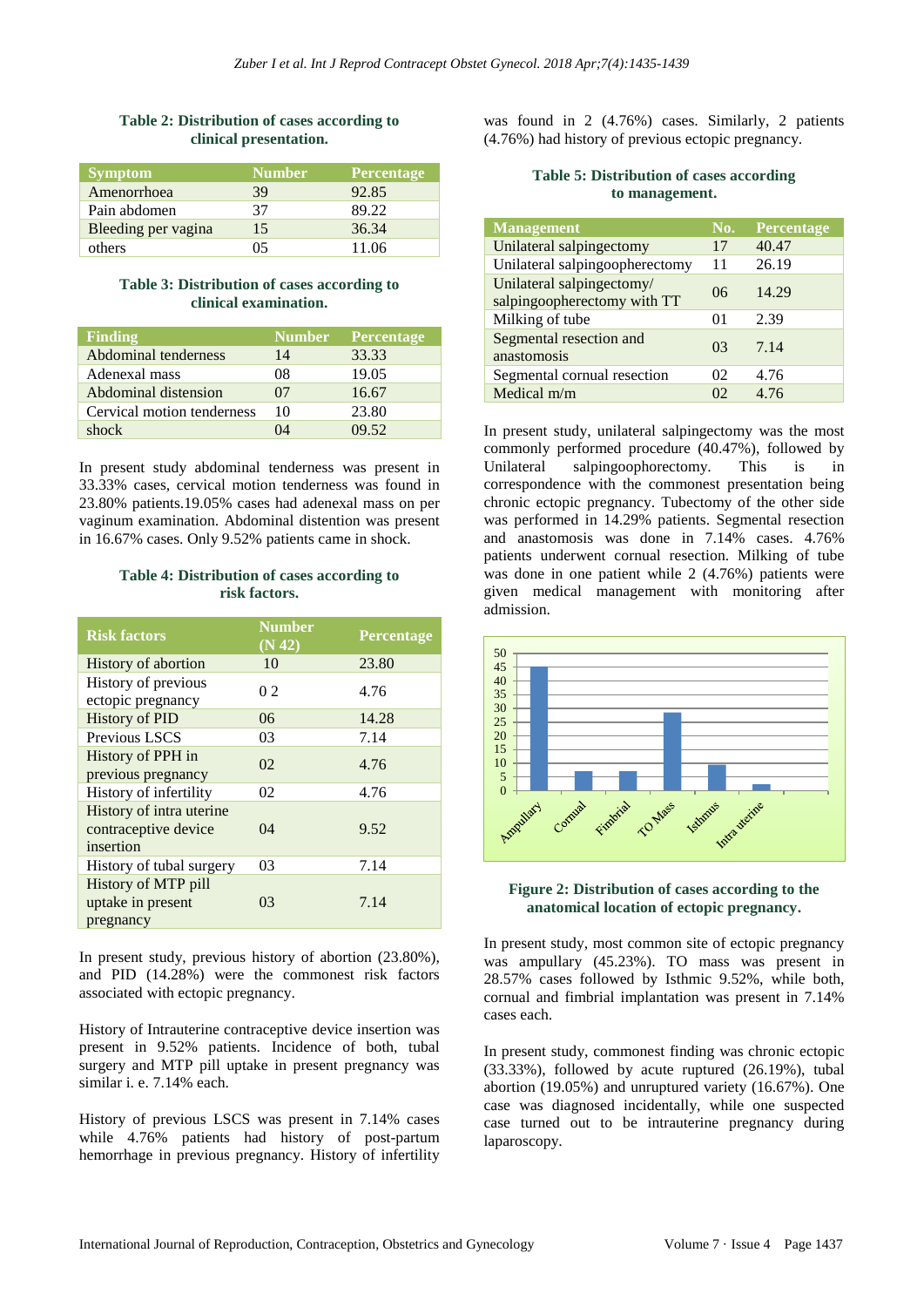#### **Table 6: Distribution of cases according to intra operative findings.**

| <b>Finding</b>                      | <b>Number</b><br>(N 42) | <b>Percent</b> |
|-------------------------------------|-------------------------|----------------|
| Acute ruptured ectopic<br>pregnancy | 11                      | 26.19          |
| Unruptured ectopic pregnancy        | 07                      | 16.67          |
| Tubal abortion                      | 08                      | 19.05          |
| Chronic ectopic pregnancy           | 14                      | 33.33          |
| Incidental finding                  | 01                      | 2.38           |
| Negative laparoscopy                | 01                      | 2.38           |
| Total                               | 42                      | 100            |

In present study, 23.81% patients were discharged within 48 hours. Majority of these had undergone laparoscopic surgery. 57.15% patients were discharged within 3 to 7 days while only 19.04% patients required prolonged stay of more than 7 days.

# **Table 7: Distribution of cases according to duration of hospital stay.**

| <b>Duration</b> | Number $(N 42)$ | <b>Percentage</b> $(\%)$ |
|-----------------|-----------------|--------------------------|
| $\leq$ 48hrs    | 10              | 23.81                    |
| $3-7$ days      | 24              | 57.15                    |
| $>7$ days       | 08              | 19.04                    |
| Total           | 12              | 100                      |

## **DISCUSSION**

Total obstetric admissions during the study period 2,577, of which 42 cases were ectopic pregnancy. The incidence came out to be 1.63%.

Majority of women (64.29%) in present study group belonged to the age group of 21- 30 years, which is close to the studies done by Mufti S et al. (75.4%) and Panchal D et al  $(71.66\%)$ .<sup>8,9</sup> This is due to the trend of early marriages in India.

Majority of patients (78.57%) were multigravida in present study. Similar results were obtained in studies by Panchal D et al, Prassana B et al and Shraddha shetty K et al, where respectively 81.66%, 84%, and 83.9% patients were multigravida. $9-11$  In study by Shukla DB et al, the number of primigravida (43.14%) and multigravida  $(56.86\%)$ were comparable.<sup>12</sup>

In present study 32% patients did not have any risk factors. History of PID was present in 14.28% of the cases. This is correlating with the study done by Bhavna, et al where history of PID was present in 22.7%of the cases with ectopic pregnancy.<sup>13</sup> PID causes damage of tubal mucosa and peritubal adhesions leading to hindrance in transportation of embryo.

In the present study 23.80% of patients had history of previous abortion which is close to the study done by Rose Jophy et al and higher than studies by Khaleeque F et al  $(12.9\%)$ <sup>14,15</sup> Post-abortal infections cause tubal damage .It is mostly seen in cases of illegal abortions..

In present study, history of infertility was present in 4.76% cases, which is correlating with the studies done by Panchal D et al  $(11.66\%)$  and Mufti S et al.  $(8.77\%)$ .<sup>8,9</sup> The association between infertility, previous pelvic infection and tubal pathology is the possible explanation.

In present study 4.76% of the women had history of previous ectopic pregnancy, which is correlating with the studies done by Mufti S et al (5.26%), Uzma Shabab U et al (5%) and Prasanna B et al (6%).<sup>8,10,16</sup> In present study 7.14% of the women with ectopic pregnancy had tubal surgery which correlates with the studies done by Shabab U et al which was  $(5%)$  and Shrestha, et al  $(5%)$ .<sup>16,17</sup>

In present study, 9.52% of women with IUCD had ectopic pregnancy which correlates with the studies done by Shetty SK, et al. (6.4%), Shrestha et al (5%) and Fageeh WM  $(5.8\%)$ .<sup>11,17,18</sup> IUCD has no effect on ovulation, it prevents intrauterine pregnancy but does not prevent tubal and ovarian pregnancy. Hence the risk of tubal pregnancy is more if a woman conceives with IUCD in situ.

The classical triad of pain in abdomen, amenorrhea and vaginal bleeding was not seen in all the cases. In the present study, 76% of the patients had history of amenorrhea, 90% had pain abdomen and 36.34% had bleeding per vagina. Similar results were found in the study done by Gupta R et al in which amenorrhea was present in 90%, pain abdomen in 87.5% and bleeding per vagina in  $67.5\%$  of the patients.<sup>19</sup> Urine pregnancy test was positive in97.61% patients which corresponds to the study done by Gaddagi et al RA Two patient were brought in shock with significant intra peritoneal hemorrhage.<sup>20</sup>

Ampulla was the most common anatomical location seen in 19 (45.23%) cases. similarly, study done by Rashmi Gaddai et al had 8.57% cases with tubo ovarian mass as they were chronic ectopic pregnancies.<sup>15</sup>

Majority of patients in study were managed surgically. Among surgically treated patients, 23 had unilateral salpingectomy out of which 6 patients had tubectomy of opposite tube. 11 patients underwent unilateral salpingoophrectomy for chronic Tubo-ovarian mass. Tubal expression of ectopic gestation by milking of tube was done in one patient. Similar result was seen in study done by Khaleeque R et al. $9$  Segmental cornual resection was done in 2 patients. Laparoscopic surgery was done in 14 cases, rest 28 patient underwent open surgery.

2 case were managed medically with single dose of intramuscular methotraxate, and serum beta HCG monitoring successfully. This is due to the fact that ours is a tertiary care centre where majority are referred cases.